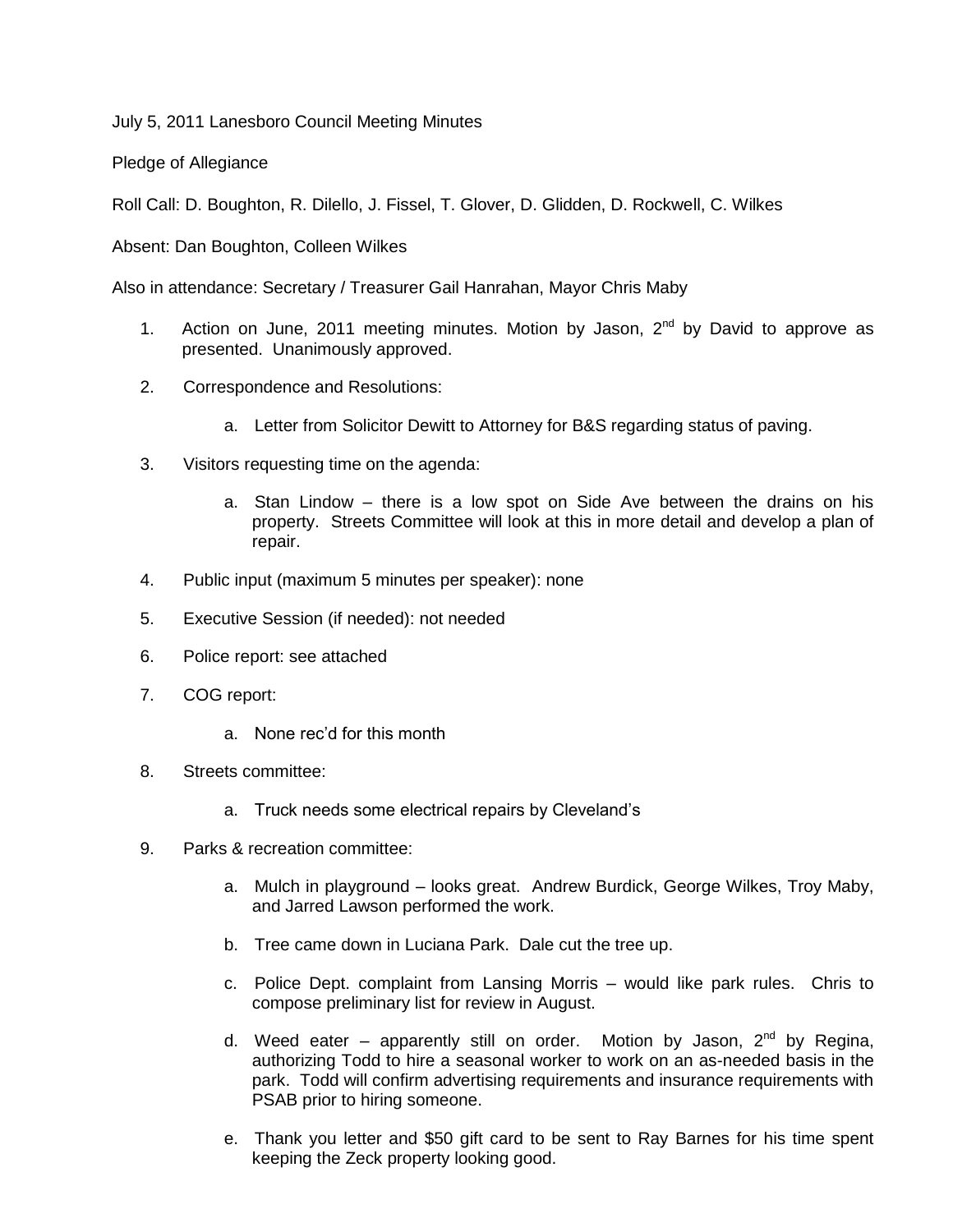- 10. Sewer / Refuse committee:
	- a. Pump broke, NE electric making repairs
	- b. Camera survey and DVD were provided to Tri-Boro early last month.
	- c. Still working on setting up a meeting with Tri-Boro
	- d. Will discuss Commercial Maintenance Chemical Corp bill with them at the meeting.
	- e. Jordan Boerner is no longer working with us. Albert Bishop Jr. gave Todd an application. After discussion, motion by Jason to hire Albert with a 90 day probationary period. 2<sup>nd</sup> by David. Unanimously carried on roll call vote.
	- f. Spring repaired in garbage truck at Bennett's.
- 11. Community Center & Website:
	- a. \$150 in rental fees for parts of June and July.
	- b. Table damage, tape left up, and lights left in ceiling a table was burned by a burning candle (apparently)
	- c. Jason suggested that cork boards be put up between the walls and doors to avoid further damage to the walls by people putting stuff up on the walls. After discussion, Jason authorized to investigate the cost of cork boards and ceiling clips.
	- d. Motion to increase fee to \$150 including \$50 deposit, refundable only after confirmation place, equipment was left satisfactorily, and check for payment has cleared. Motion by Dale,  $2^{nd}$  Regina. Unanimously carried, and effective immediately for all future rentals.
	- e. Todd spoke with Blue Stone Gathering. They are looking for a business space in the 2,400 square foot range. Council unanimously authorized Todd to pursue this further.
- 12. Bill review: No bills to be reviewed.
- 13. Old Business:
	- a. none
- 14. Ordinance review: none.
- 15. New Business:
	- a. Account #1 sewer and garbage bill in excess of \$5,000. Water was turned by PAWC, but account was found to have consumption. Owner of account contacted Todd multiple times over the weekend, seeking to pay a partial amount of \$500. After very brief discussion, council unanimously agreed to refer owner to ordinance which states the account must be paid in full prior to having the water turned back on.